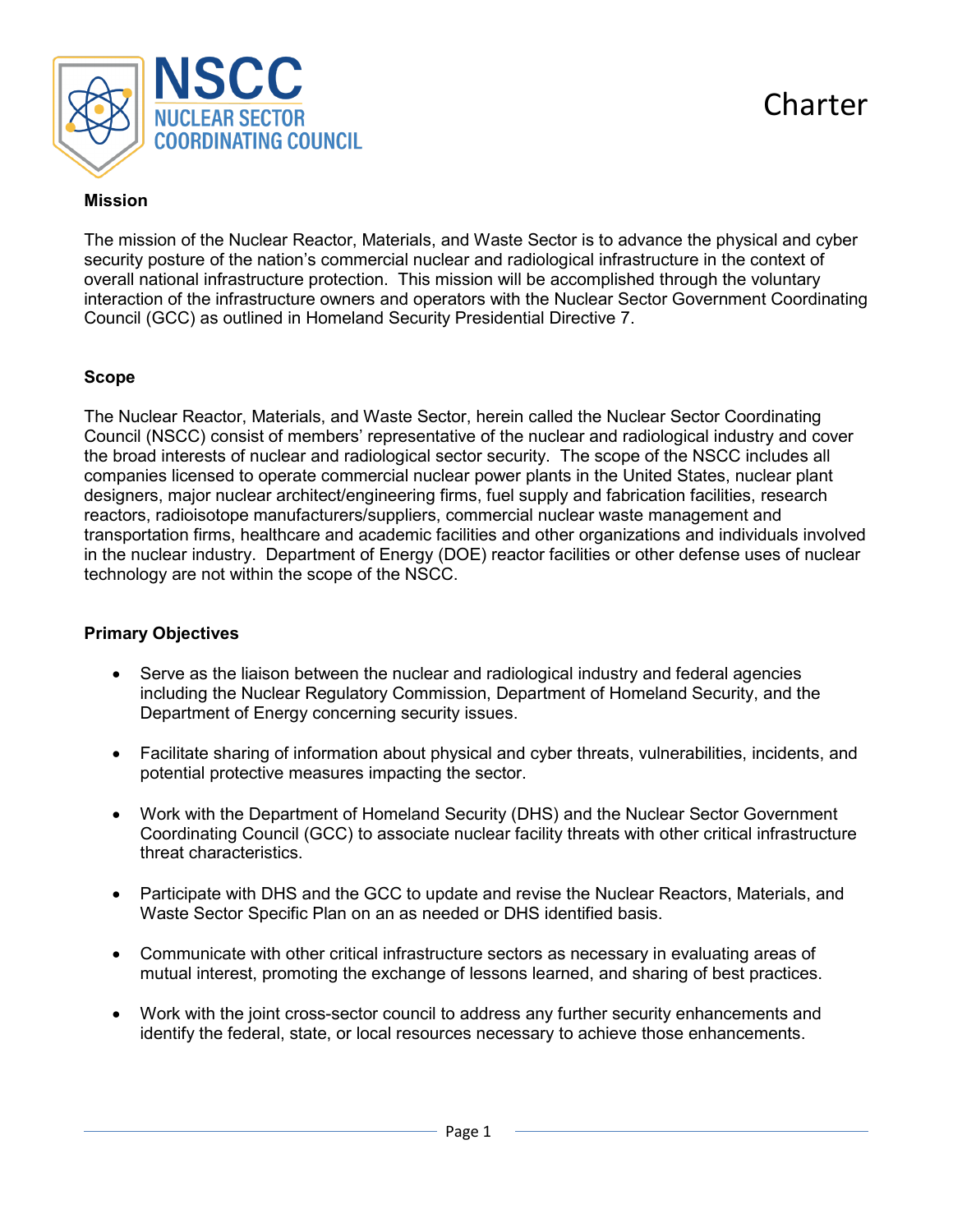

#### **Membership and Governance Structure**

The Nuclear Sector Coordinating Council exists as an organizational structure. Membership in the Nuclear Sector Coordinating Council is open to any company that is licensed to operate commercial nuclear power plants in the United States, nuclear plant designers, major nuclear architect/engineering firms, radiological source manufacturing/distribution facility, healthcare or academic institutions, and /or private company as identified in the scope of this charter.

Specific NSCC membership will consist of key representatives and senior decision makers involved in nuclear security issues at their respective companies. Composition of the NSCC will generally conform to the following guidelines:

- Two members from companies owning or operating at least one commercial nuclear power reactor
- One member from owners of fuel manufacturing or fuel fabrication facilities
- One member from manufacturers of nuclear reactors or components
- One member from the research reactor community
- One member from the radioisotope production community
- One member from a nuclear waste management or transportation company
- Two members from the Nuclear Energy Institute
- One member from the healthcare community
- One member from an academic institution

The NSCC Chairman will appoint members to the NSCC.

There are no restrictions or limits on the term that a member of the NSCC may serve. Each NSCC member should appoint an alternate to attend meetings and make decisions when the member is not available.

The Chairman shall preside over all meetings of the members. A current NSCC member or Secretariat may act as Chair in the absence of the Chairman.

The NSCC will function as a consensus-driven body representing the collective interests of the owners and operators of the commercial nuclear and radiological infrastructure.

The Nuclear Energy institute (NEI) will function as Chairman and Secretariat of the NSCC and will provide support on policy, issue development, new initiatives, best practices, and logistical matters. The Chairman will appoint a Secretariat to support the Chairman on an ongoing basis for streamlined functioning of the NSCC. The Secretariat will maintain close contact with the Government Coordinating Council and will facilitate communication between the members and other councils.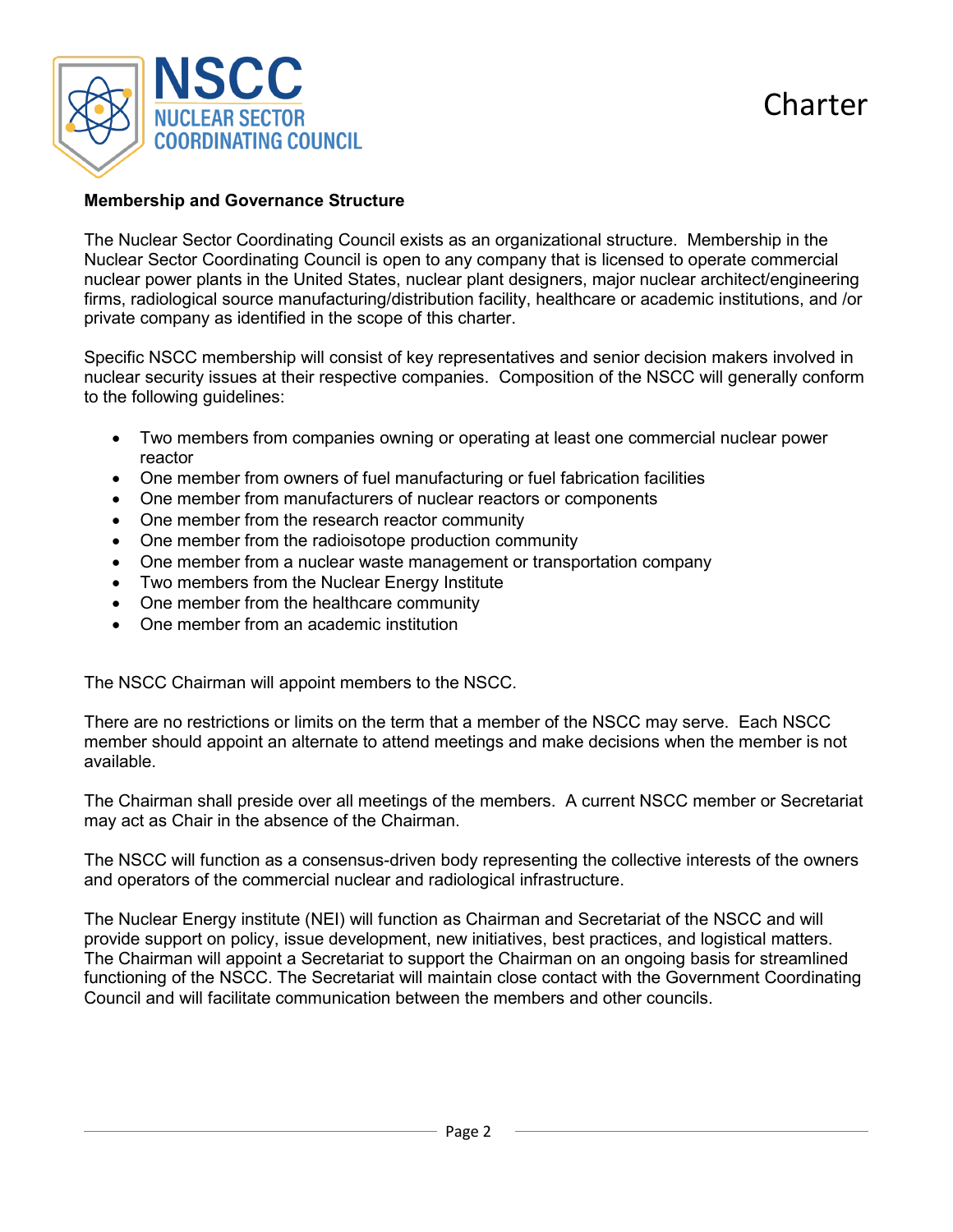

**Charter** 

# **Key Functions**

The NSCC will meet regularly to consider policy issues, reports from task forces, or emerging security issues.

Each quarter, the NSCC will be provided with a classified security briefing from DHS. This will allow for a facilitated discussion between the classified briefers and NSCC members.

Sub-Councils may be established to cover specific segments of the NSCC's membership and/or specific security issues requiring research, development, project planning, or other needs of the NSCC. Joint working groups with the GCC shall be utilized whenever necessary. Status reports and final work products will be presented to the NSCC for approval and/or further action. Currently, there are three Sub-Councils; Cyber Security, Radio-isotope, and Research Test Reactor.

The NSCC will maintain records that contain the Charter and other related policy and procedural documents. The Secretariat is responsible for ensuring policies and documents are reviewed and updated as applicable.

The NSCC will initiate outreach and communication efforts designed to highlight the robust nature of security posture of the Nuclear Sector defined in the scope of the NSCC charter, and to educate as well as communicate with industry, government, and the public on particular security issues.

Members of the Council will report out to the Nuclear Energy Institutes (NEI) Security Working Group and other independent sectors (i.e., Chemical, Energy, Healthcare, etc.,) on activities and current events to facilitate information sharing among the sectors. The Security Working Group is comprised of members representing all nuclear fleets and single sites in the United States.

The Chairman will ensure that all participants have the appropriate security classification level for the information presented and/or discussed.